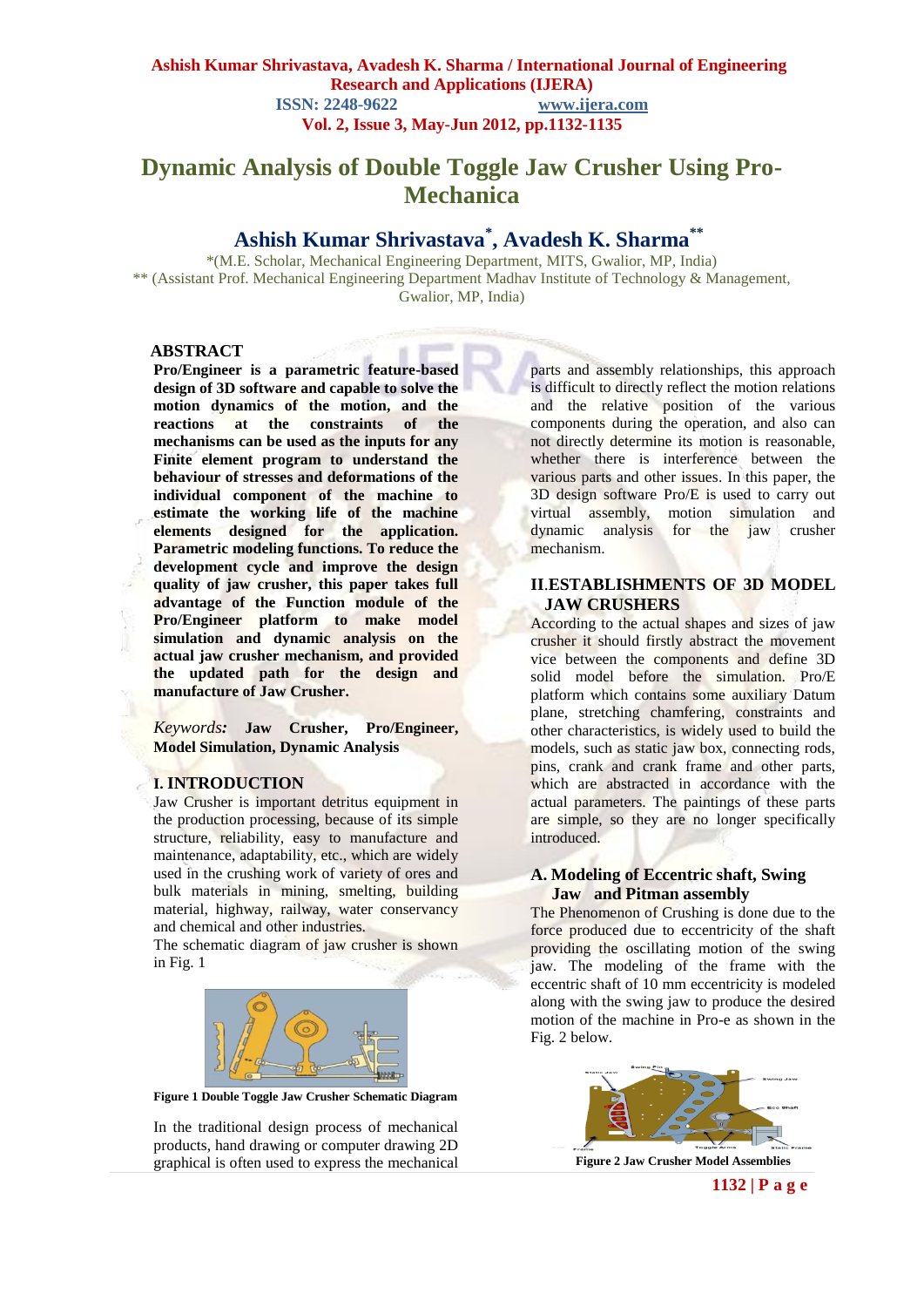As per the Principle, the stone is crushed in between the static jaw and the swinging jaw. The swing jaw swings on the swing pin assembled with bush while the motion of swing is provided by the eccentric shaft rotating in bearings assembled on the frame. The eccentric shaft provides the downward motion to the toggle arm pin and since one side toggle arm is fixed with the static frame the other side toggle arm pushes the swing jaw to create the swinging motion required for crushing.

# 0

**Figure 3 Eccentric Shaft drawing**

The Fig. 3 above shows the eccentricity value of 25 mm, for the shaft to provide the eccentric motion to the swing Jaw. The 3D image of the flywheel is given in the Fig. 4 below, which is rotated via belt connected to the pulley of the motor shaft. The mass of the flywheel is directly proportional to the inertia developed for the machine.



**Figure 4 3D Model of Flywheel Used in Crusher**

# **B. Development of Mechanism for the Machine**

To develop the mechanism to get the results of the forces acting on the swing jaw to crush the stone we make an assembly with joints to study the motion of the machine. We will assemble the parts one by one with the joints to simulate the mechanism. Fig. 5 shows the assembly

constraint of Pin joint of eccentric shaft with the ground part.



**Figure 5 Eccentric Shaft Pin Joint Assembly**

The axis defines the rotation about the axis while the plane defines the restriction of translation for the joints. Machine pulley is attached to the flywheel. Along with Cam and follower the axis of the Eccentric shaft is made cylindrical connection to the axis of the eccentric shaft. But since the bottom of the pitman arm has to be moved only in single plane which is the plane of ground so the planner connection is placed along with the ground to the pitman shaft to accomplish the desired motion of the pitman arm in Pro-e mechanism module. The Fig. 6 below shows the assembly of toggle pin, the toggle pin is assembled with the planer constraint of the ground part and along the axis constraint of the pitman arm, so that the toggle pin follows the motion of the pitman arm and remains static at its plane also as is assembled with the ground plane.



**Figure 6 Toggle Pin Assembly**

If shaft rotates by say 40 deg the flywheel assembled to the shaft will rotate the same rotation angle i.e. of 40 deg.

This is further can be understood by the parent child relationship in mechanisms similar to that in the standard mode of proe.The reaction of the toggle pin is transferred at an inclination to the Swing Jaw. Solving statics we will be able to get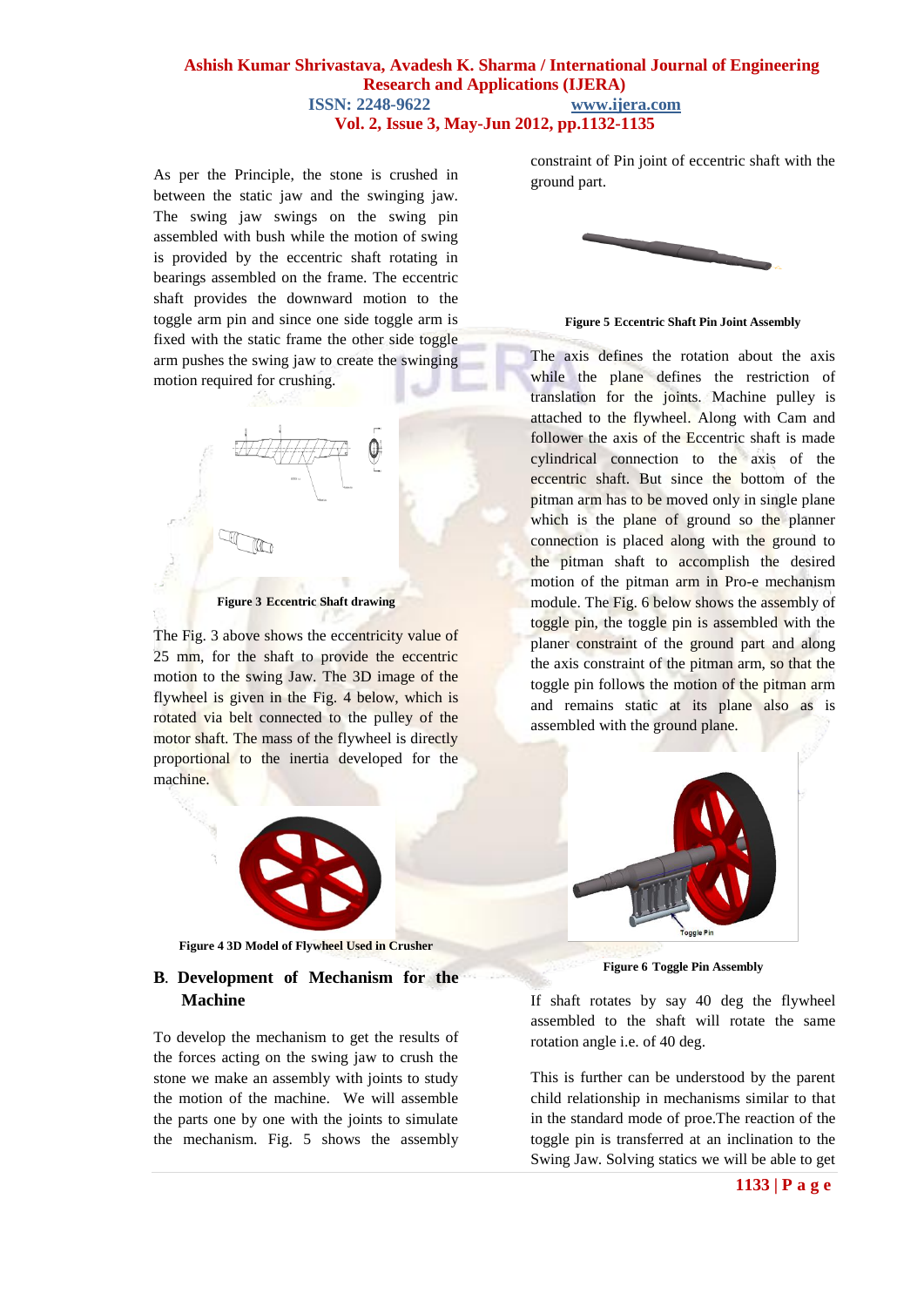the results of force in the direction of swing jaw based on which we will analyse the swing jaw steel casting strength. This spring is taken with the consideration to get the results of dynamic forces acting on the spring. The maximum of these dynamic forces will then be taken to simulate the strength of the swing jaw in any of the FEM software. All the connections are shown in the mechanism window which is taken to define the mechanism along with the application of spring which is done in mechanism itself and not in standard module of pro-e.

The definition window of compression spring is shown in the next Fig. 7 below.



**Figure 7 Spring & Toggle Pin Attachment**

The stiffness and the Diameter of the spring is what are required to be given as the input parameter to analyse the system. Since the motion is defined and stiffness of the spring is known, the displacement of the spring will result in the force which can be broken down into forces in different directions to analyse the swing jaw. The motion of the system i.e. the kinematic study of the system is completed at this stage, with the definition of joints working in the correct form, as desired.

#### **C. Dynamics Analysis:**

Dynamic analysis is a time dependent analysis, which is done for the forces which are time based like the cyclic forces. Each time cyclic forces are heard off, the dependence of the Modified Goodman theory is brought into picture to define the term fatigue failure of the machine component of the system under analysis. To get the results of the maximum instant force which is acting on the system the

dynamic analysis of the system is done here the machine flywheels are run on 325 rpm. The velocity as the input criteria in our case the Inertia forces play"s the most important role in the working principle of the machine. The Point graph is plotted to study the nature of motion while the dynamic analysis is performed to study the nature of forces resulting from the system which might be directly affecting the system key role here it is crushing of the stone. The properties which affect the dynamic analysis can be best understood by the window shown below for the input parameters of the system .The first input which we have from the running of the machine is the rpm of the machine for performing the dynamic analysis. The Input velocity in deg/sec is specified as 1950.

#### **Calculated as follows**.

325 M of a machine results in 325\*360 deg per minute of velocity resulting in 1950 deg/sec of velocity for the machine.

# **III.DYNAMIC RESULTS FOR POSITION &VELOCITY**



**Figure 8 Positional Analysis Assembly**

In order to facilitate the analysis, as shown in above Fig.  $8$  "O" that on the flywheel center point is selected as an analysis point. Click the menu command "analysis /measurement" and define the position and velocity of point " $O$ " is as the output images are shown in Fig. 9 and Fig. 10 analysis object. The position of highlighted centre point is plotted as the first result for the dynamic system given below Fig. 9